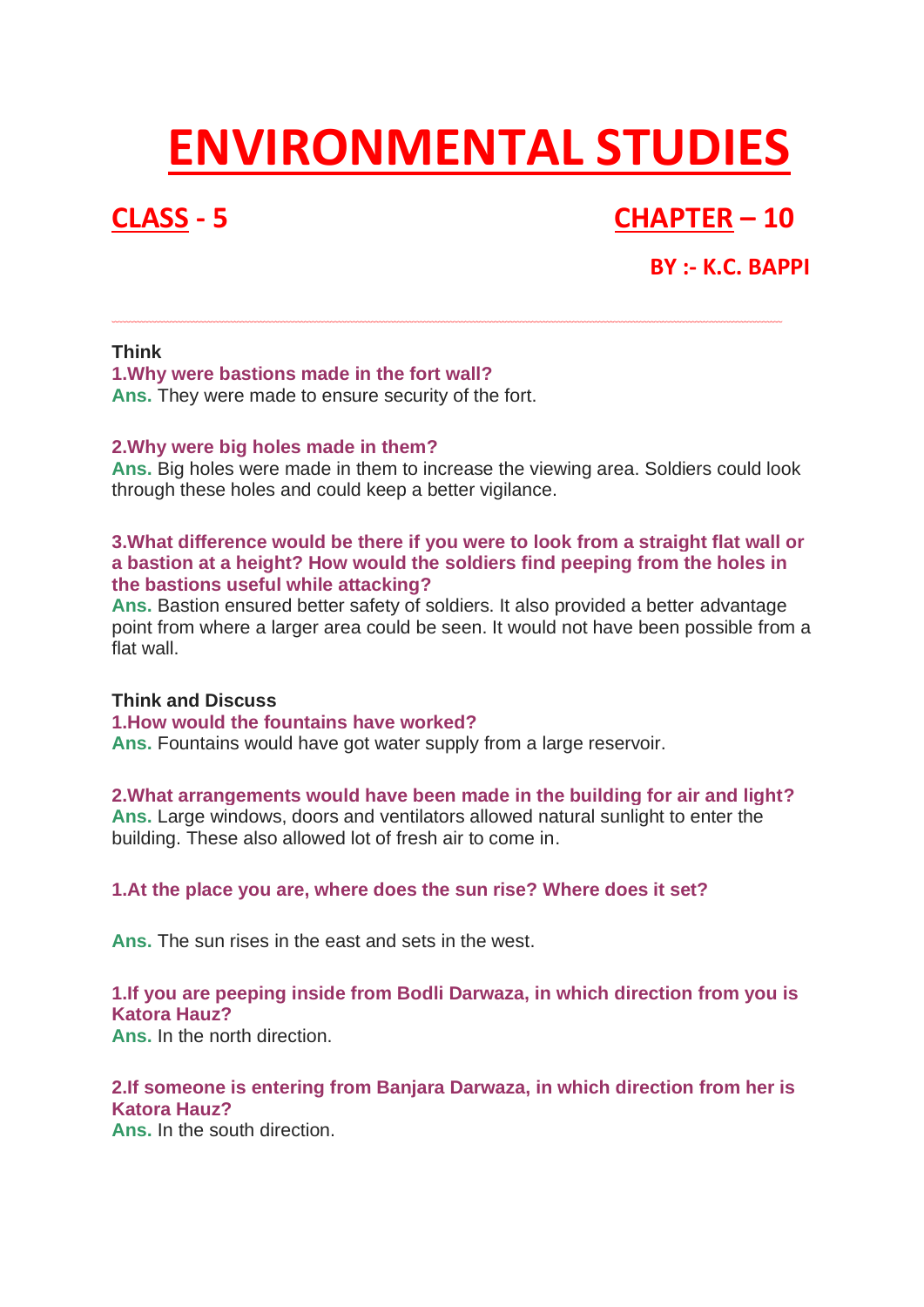**3.In which direction will you walk from Bala Hisar to reach Moti Mahal? Ans.** In the east direction.

**4.How many gates can you see on the outer walls of the fort? Ans.** There are nine gates.

#### **5.Count how many palaces are there in the fort?**

**Ans.** There are three palaces.

**6.What arrangements for water can you see inside the fort? For example; wells, tanks, stepwells.**

**Ans.** There were five baolis and three hauz for water.

**7.On the map, 1 cm distance is equal to a distance of 110 metres on the ground. Now tell: On the map, the distance between Bala Hisar and Fateh Darwaza is cm. On the ground, the distance between'the two would be metres. Ans.** On the map, the distance between Bala Hisar and Fateh Darwaza is 8 cm. On the ground, the distance between the two would be 880 metres.

#### **8.How far is Makai Darwaza from Fateh Darwaza? Ans.** About 100 metres.

**Discuss 1.Have you recently read or heard about any country attacking or going to w|ar with another country? Ans.** Yes, recently the USA had attacked Iraq.

#### **2.Find out what was the reason for this war.**

**Ans.** The USA wanted to topple the Iraqi president Saddam Hussain.

**3.What kind of weapons were used in this war?**

**Ans.** Many sophisticated fighter planes, tanks, helicopters, machine-guns, missiles, etc. were used in this war.

#### **4.What kind of destruction was caused because of this?**

**Ans.** There was a huge loss of life and property. Thousands of people were killed and numerous buildings were damaged.

**Find Out The big gun that Shreedhar saw was made of bronze. 1.Have you seen anything made of bronze? What? Ans.** Yes, I have seen diyas and statues made of bronze.

**2.Find out from your elders about some of the thijngs made from bronze that were, or are still used in your house. From its colour try to identify which one of them is made from copper, which from brass and which from bronze?**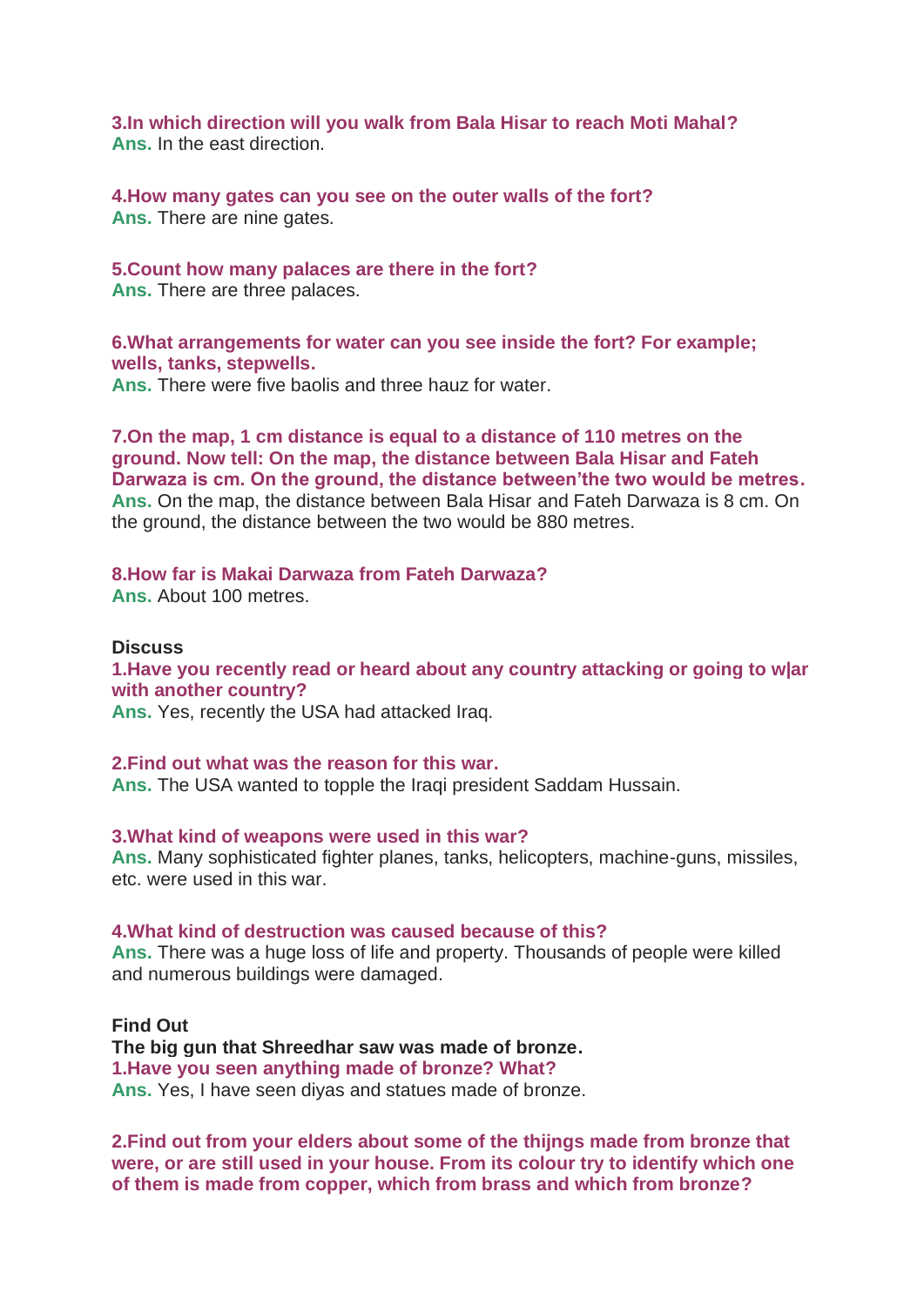**Ans.** I could find following items: Copper items: Lota, tumbler Brass: Lota, puja thali Bronze: Statue of Natraja

#### **2.Use your hand movement to show in which direction the drum attached to the rod moves when the bullocks move?**

**Ans.** The drum moves in anticlockwise direction.

#### **3.In which direction would the 'toothed wheel' move?**

**Ans.** In clockwise direction.

#### **4.Now imagine, how would this garland of pots lift water from the well?**

**Ans.** The garland of pots is connected with the 'toothed wheel' and thus the garland of pots moves. Once a pot is in water, it gets filled with water. The pot moves upward, carrying water along with it. Once the pot reaches the level of the canal, water is emptied in the canal.

#### **5.Do you now get some idea about how the tanks could have been filled by lifting water from the wells?**

**Ans.** Yes, bullocks could have been used to move the garland of pots to lift water up to the tank.

#### **6.Where else have you seen such wheels attached to each other? For example— in, the gear of a cycle or somewhere else?**

**Ans.** I have seen such arrangement in mechanical watches, sewing machine, heavy machines and in toy cars.

#### **7.Look around and find out how water is pumped up from the ground to higher places?**

**Ans.** These days, electric water pumps are used for lifting water to a higher place. In some villages, bullocks are still in use for the purpose.

#### **8.How is water pumped using electricity? How is water lifted without electricity?**

**Ans.** The electric motor runs the water pump which suck water from under the ground or from the tank. In the absence of electricity, hand-pumps and pulleys are used for lifting water.

#### **Close Your Eyes and Go Back in Time!**

#### **1.What is the Sultan doing in the palace? What kind of clothes is he wearing? What dishes are being offered to him? But why does he seem so worried? And in what language is he talking?**

**Ans.** The Sultan is holding a meeting with his ministers. He is wearing traditional dress and lots of jewellery. Many types of mughlai food, drinks and sweet dishes are being offered to him. He seems to be worried about the possible attack from the enemy kingdom. He is talking in Persian.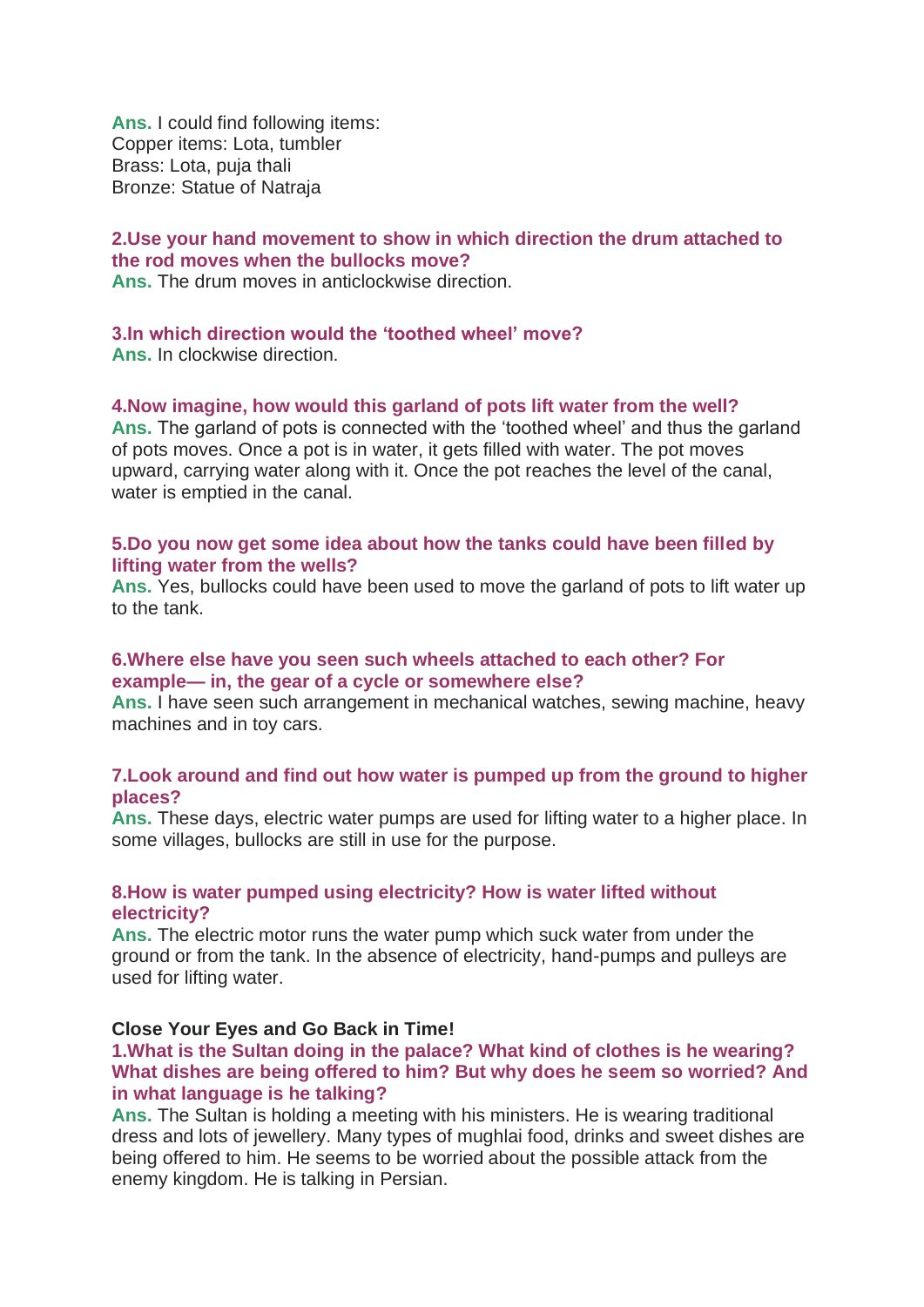#### **2.Imagine the rooms in the palace-—the beautiful carpets and curtains, the fountains on the terrace…and the sweet smell of roses and chameli—where is this coming from?**

**Ans.** The rooms are looking grand. There are beautiful Persian carpets with intricate designs. Curtains are embroidered with gold. There is a beautiful garden on the terrace from where the sweet smell of roses and chameli is coming.

#### **3.What are the different kinds of factories you can see? How many people are working there? What are they doing? What are they wearing? How long do you think they work?**

**Ans.** I can see factories where clothes, utensils, idols, artifacts and arms are being made. About 20 people are working in a factory. They are working with their tools. They are wearing dhoti. I think they work for long hours; right from the early mornings to late evenings.

#### **4.Look there! See how finely those craftsmen are carving the stones using a chisel and hammer? Can you see the stone dust in the air? Do you think this stone dust would harm them in some way?**

**Ans.** Yes, I can see stone dust in the air. Stone dust can harm them if they do not take precautions. I can see that most of them have wrapped a cloth around their nose.

#### **Write**

#### **1.What kinds of pots have you seen around you?**

**Ans.** I have seen pots made from different items like steel, aluminium, brass, copper and plastic.

#### **2.Try to find out from your grandparents about the other kinds of pots and pans they used in their time.**

**Ans.** During my grandparents' time most of the pots were made from brass and they were pretty heavy. Some of the pots were also made from clay. Copper was also used.

#### **3.Have you ever been to some museum or heard about it? What all things are there in a museum?**

**Ans.** Yes, I had visited the Salaijang Museum in Hyderabad. There are many antique artifacts, manuscripts and garments kept in the museum.

#### **Survey and Write**

#### **1.Is there any old building or monument near your house which people come to see? If yes, name it.**

**Ans.** Yes, I live in Mehrauli in Delhi and Qutub Minar is near my house. It is a historical monument. A large number of people come to visit it.

#### **2.Have you ever gone to see an old monument? Which was that? Did you feel it told you a story? What could you know about those times from it? Ans.** Yes, I had gone to see the Red Fort in Delhi. When I was in the Red Fort